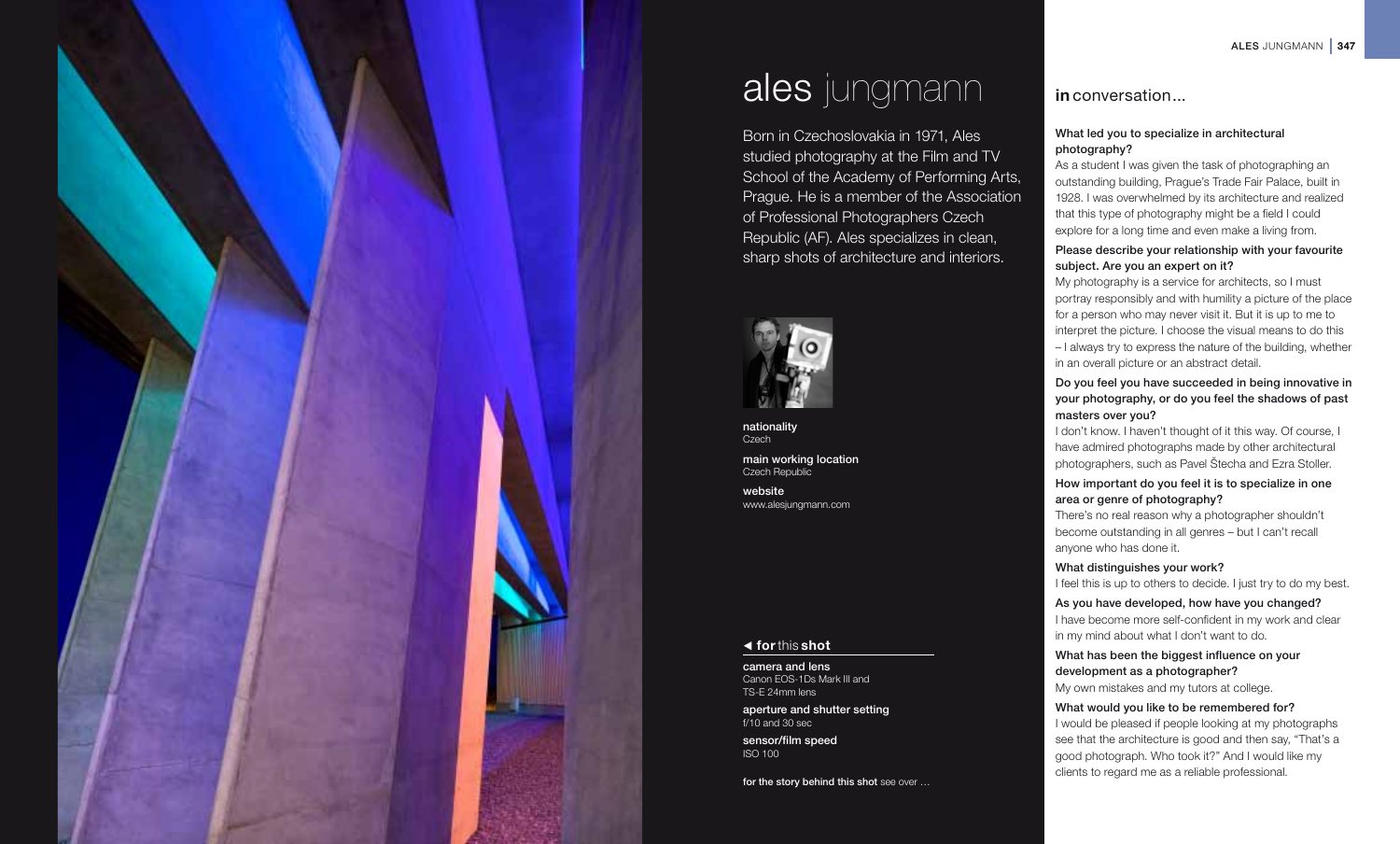I majored in photography at the Film and TV School of the Academy of Performing Arts, Prague. This education was essential for me. You can possibly become a successful commercial photographer even faster through self-study or working as an assistant. But thanks to this art school, I think I have developed a more complex personality than I would have done if I had started to work in the commercial field and specialized from the very beginning.

#### How do you feel about the tremendous changes in photographic practice in the past 10 years? Have you benefited or suffered from the changes?

The past 10 years have really been revolutionary. Highquality digital photography became available almost overnight, so everybody became a photographer, which must have been frustrating for the professionals. On the other hand, I am able to sell more photographs and I am better off. But I feel nostalgic about the old days when, working with a large format 4x5 camera and cloth over my head, I felt like a magician.

#### Can photography make the world a better place? Is this something you personally work towards?

Nowadays, when TV is so ubiquitous, perhaps not. Even the documentary photography after World War II did not bring about change, although photography as a medium had much more impact back then than it does now. However, a good photograph pleases people.

Describe your relationship with digital post-production. I made friends with my first Mac in 1992. I can't imagine my work without it, though I try to do most of the work during the process of taking the picture.

#### Could you work with any kind of camera?

With architecture I need special equipment to correct converging parallels. I used the Sinar F 4x5 camera long after digital photography arrived. However, after I bought a new Canon EOS-1Ds Mark III and then Canon's new series of 24mm and 17mm tilt and shift lenses arrived I made the switch to digital.

#### Finally, to end on a not too serious note, could you tell us what non-photographic item you find essential?

I love driving, so I choose big playful cars with a large boot for my equipment. But equipment is getting smaller and smaller, so I am considering buying a Mini Cooper JCW!

## Did you attend a course of study in photography?<br>I majored in photography at the Film and TV School of the **Dehind**  $\parallel$

The BMW plant in Leipzig, Germany, is an amazing building by Zaha Hadid. As the shoot was in December when daylight hours are short, I decided to start in the afternoon and do the main shots I wanted at dusk.

 $-10.000$  m/m

10:30

15:20 When I arrived I found the weather overcast, so I didn't get the sunlight I wanted to show up the plasticity of the building.

15:40 I set up my Canon 1Ds with the 24mm TS-F tilt and shift lens, set to maximum shift.





16:00 The hard case for my Sinar camera<br>stands in for a stanledder when Laced and stands in for a stepladder when I need one – I was able to use a height of about 2.1m (7ft) on my Manfrotto tripod.

16:05 I concentrated on interior shots first as the light levels would fall more quickly inside than outside.

▶





10.30 I packed a basic set of equipment. though I did take along my Sinar F view camera as well as all the digital gear so that I could take one "old-fashioned" picture.

10:38 10:45 10:45 10:45 10:45 10:45 10:45 10:45 10:45 10:45 10:45 10:45 10:45 10:45 10:45 10:45 10:45 10:45 10

10:38 Checking the weather in Leipzig, I saw that a sunny afternoon was still promised.

10:45 I set off, allowing plenty of time to be sure of arriving while the sun was still up.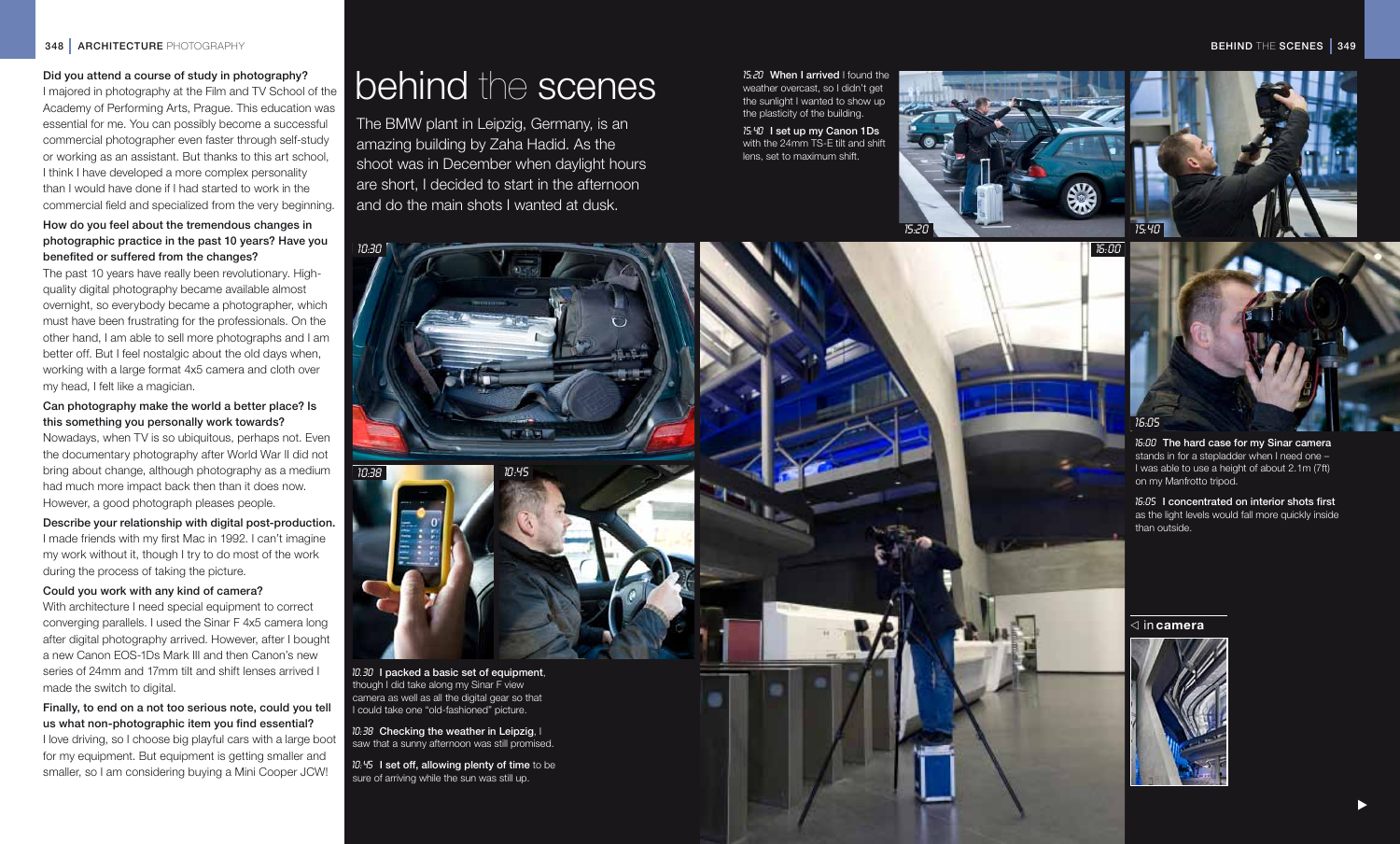#### 350 ARCHITECTURE PHOTOGRAPHY

16:15 I moved outside at the time I planned but, on checking a test shot (below right), I realized I needed the light levels to fall a little further for the intensity of the coloured light to strengthen.

16:30 I took a shot with the Sinar view camera first as it takes a while to set up. I used a single 1200w lamp to show details in the shadows.

15:50 **Changing back to the Canon,** I took<br>a digital photograph, again using the lamp and flashing about four times during the 25-second exposure.

 $\nabla$  in **camera** 













17:05 Perched on an uneven surface, I used a self-timer to reduce the vibrations.

17:10 The colours were now strong, but I had to be quick as the sky was getting dark.

17:45 I quickly reviewed the shots I had taken on the camera screen.

18:15 **It was now too late to repeat** anything,<br>but I checked my shots carefully on the laptop to give me peace of mind on the way home.